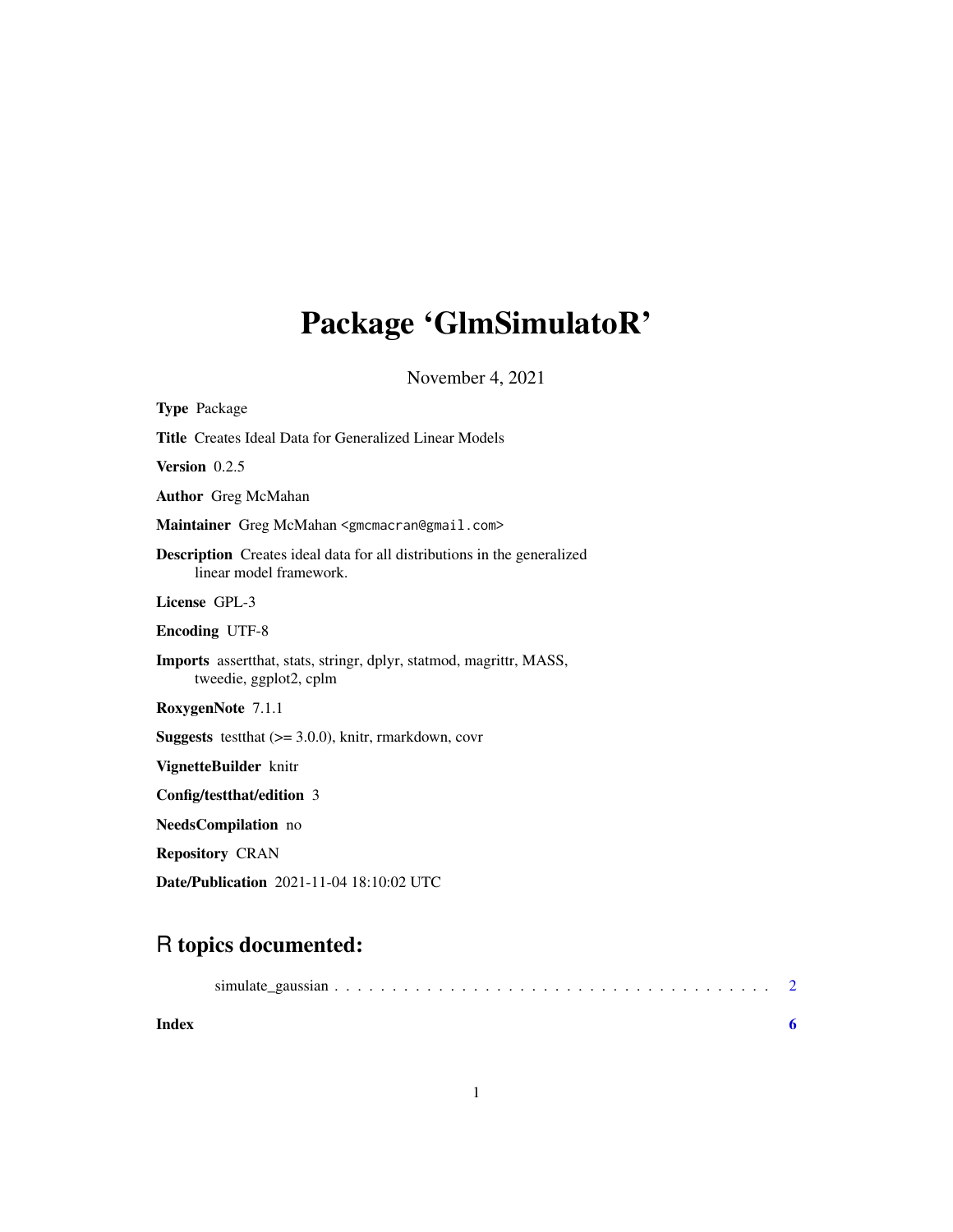<span id="page-1-0"></span>

### Description

Create ideal data for a generalized linear model.

#### Usage

```
simulate_gaussian(
 N = 10000,link = "identity",
 weights = 1:3,
  xrange = 1,
  unrelated = 0,
  ancillary = 1
)
simulate_binomial(
 N = 10000,link = "logit",weights = c(0.1, 0.2),xrange = 1,
  unrelated = \theta)
simulate_gamma(
 N = 10000,link = "inverse",
 weights = 1:3,
  xrange = 1,
  unrelated = 0,
  ancillary = 0.05\mathcal{E}simulate_poisson(
 N = 10000,link = "log",weights = c(0.5, 1),
  xrange = 1,
  unrelated = \theta\mathcal{L}simulate_inverse_gaussian(
 N = 10000,link = "1/mu^2",weights = 1:3,
```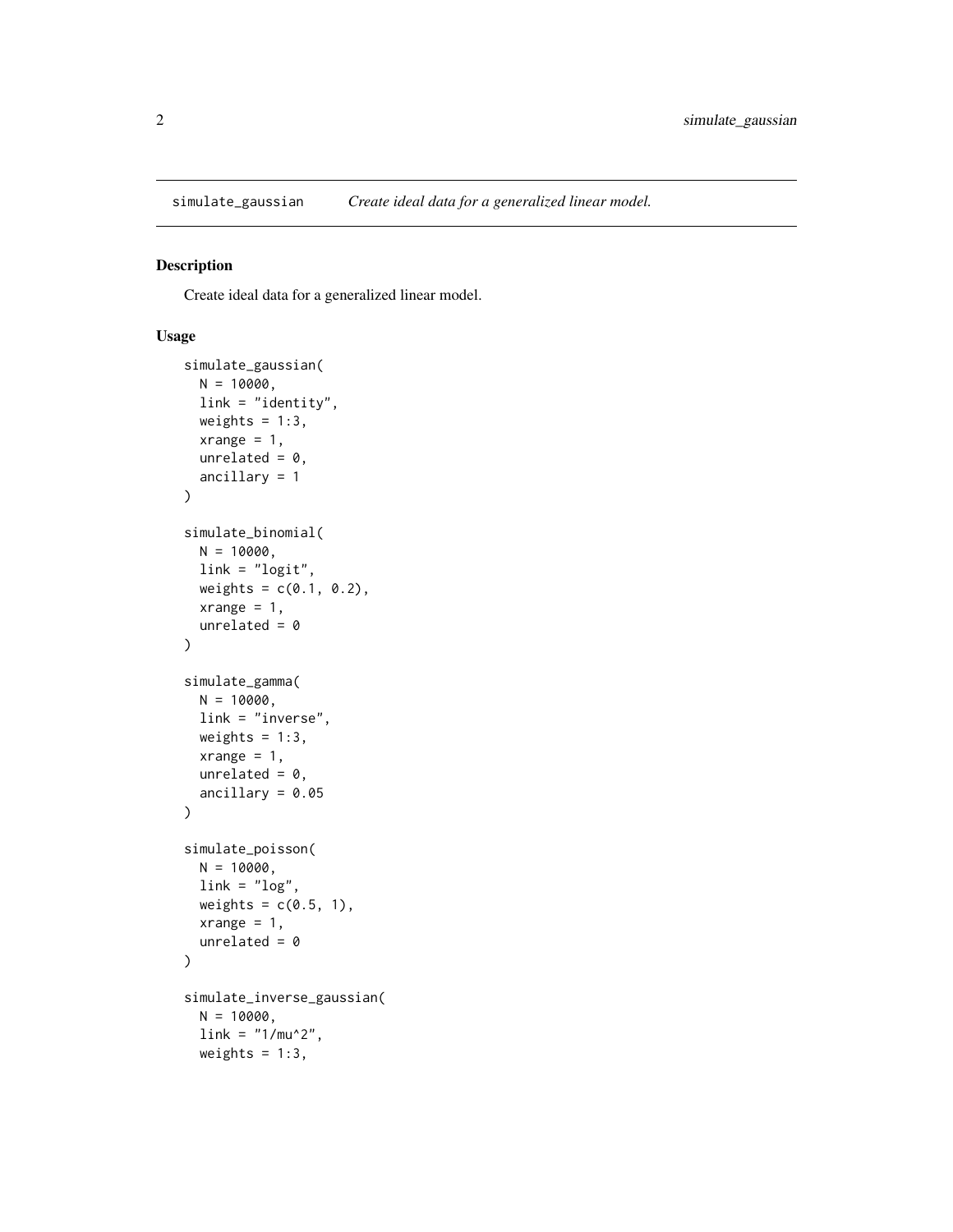```
xrange = 1,
  unrelated = 0,
  ancillary = 0.3333\lambdasimulate_negative_binomial(
 N = 10000,\text{link} = \text{"log"},
  weights = c(0.5, 1),
  xrange = 1,
  unrelated = 0,
  ancillary = 1
)
simulate_tweedie(
  N = 10000,
  \text{link} = \text{"log"},
  weights = 0.02,
  xrange = 1,
  unrelated = 0,
  ancillary = 1.15
\lambda
```
#### Arguments

| N         | Sample size. (Default: 10000)                                                   |
|-----------|---------------------------------------------------------------------------------|
| link      | Link function. See family for details.                                          |
| weights   | Betas in glm model.                                                             |
| xrange    | range of x variables.                                                           |
| unrelated | Number of unrelated features to return. (Default: 0)                            |
| ancillary | Ancillary parameter for continuous families and negative binomial. See details. |

### Details

For many families, it is possible to pick weights that cause inverse link $(X^*$  weights) to be mathematically invalid. For example, the log link for binomial regression defines  $P(Y=1)$  as  $exp(X^*)$ weights) which can be above one. If this happens, the function will error with a helpful message.

The intercept in the underlying link(Y) = X \* weights + intercept is always max(weights). In simulate\_gaussian(link = "inverse", weights = 1:3), the model is  $(1/Y) = 1*X1 + 2*X2 + 3*X3 + 3$ .

links

- gaussian: identity, log, inverse
- binomial: logit, probit, cauchit, loglog, cloglog, log, logc, identity
- gamma: inverse, identity, log
- poisson: log, identity, sqrt
- inverse gaussian: 1/mu^2, inverse, identity, log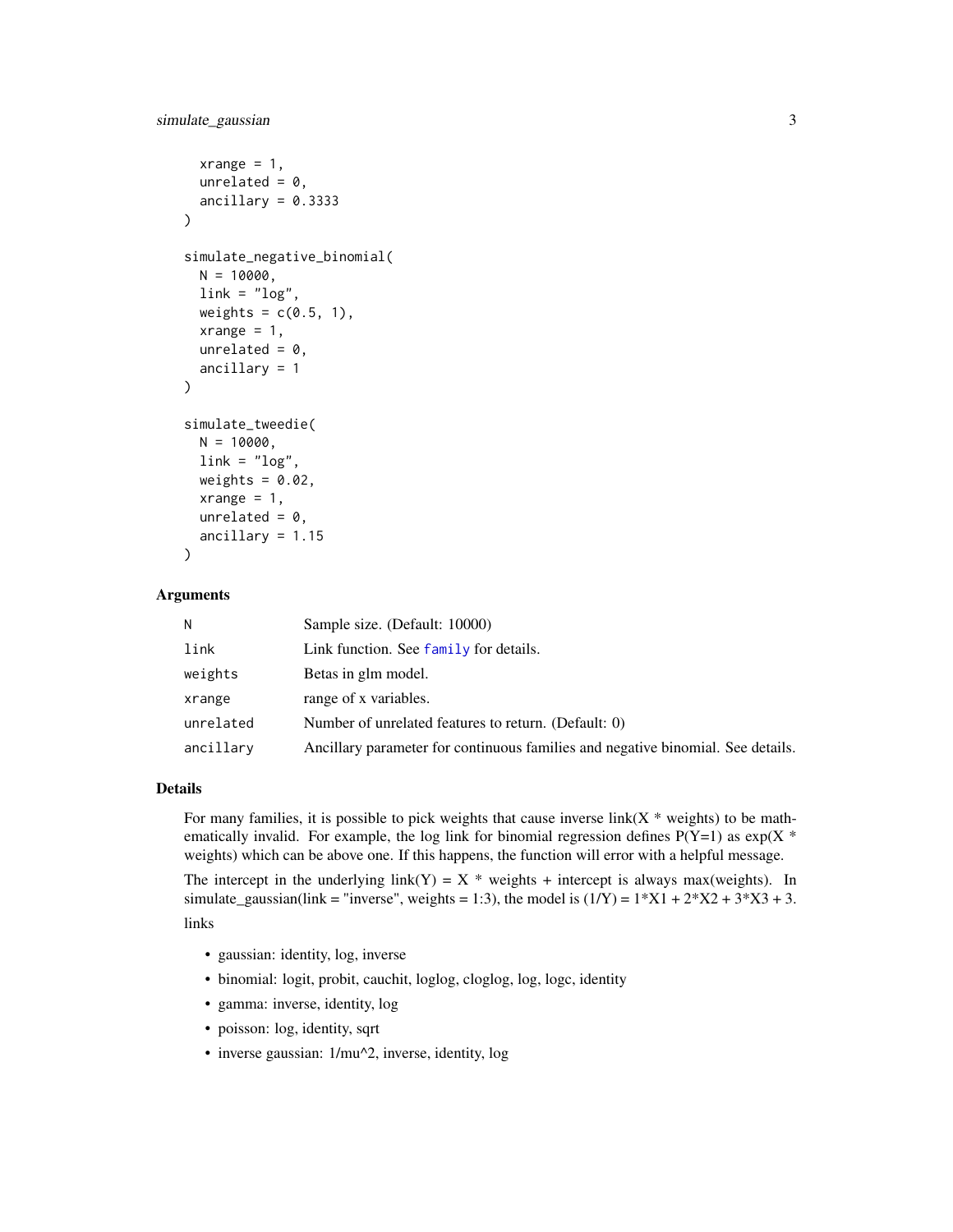- negative binomial: log, identity, sqrt
- tweedie: log, identity, sqrt, inverse

The default link is the first link listed for each family. ancillary parameter

- gaussian: standard deviation
- binomial: N/A
- gamma: scale parameter
- poisson: N/A
- inverse gaussian: dispersion parameter
- negative binomial: theta.
- tweedie: rho

#### Value

A tibble with a response variable and predictors.

#### Examples

```
library(GlmSimulatoR)
library(ggplot2)
library(MASS)
# Do glm and lm estimate the same weights? Yes
set.seed(1)
simdata <- simulate_gaussian()
linearModel <- lm(Y \sim X1 + X2 + X3, data = simdata)glmModel \leq glm(Y \sim X1 + X2 + X3, data = simdata, family = gaussian(link = "identity"))
summary(linearModel)
summary(glmModel)
rm(linearModel, glmModel, simdata)
# If the link is not identity, will the response
# variable still be normal? Yes
set.seed(1)
simdata \le simulate_gaussian(N = 1000, link = "log", weights = c(.1, .2))
ggplot(simdata, aes(x = Y)) +geom_histogram(bins = 30)
rm(simdata)
# Is AIC lower for the correct link? For ten thousand data points, depends on seed!
set.seed(1)
simdata \le simulate_gaussian(N = 10000, link = "inverse", weights = 1)
glmCorrectLink <- glm(Y \sim X1), data = simdata, family = gaussian(link = "inverse"))
glmWrongLink <- glm(Y ~ X1, data = simdata, family = gaussian(link = "identity"))
summary(glmCorrectLink)$aic
summary(glmWrongLink)$aic
rm(simdata, glmCorrectLink, glmWrongLink)
```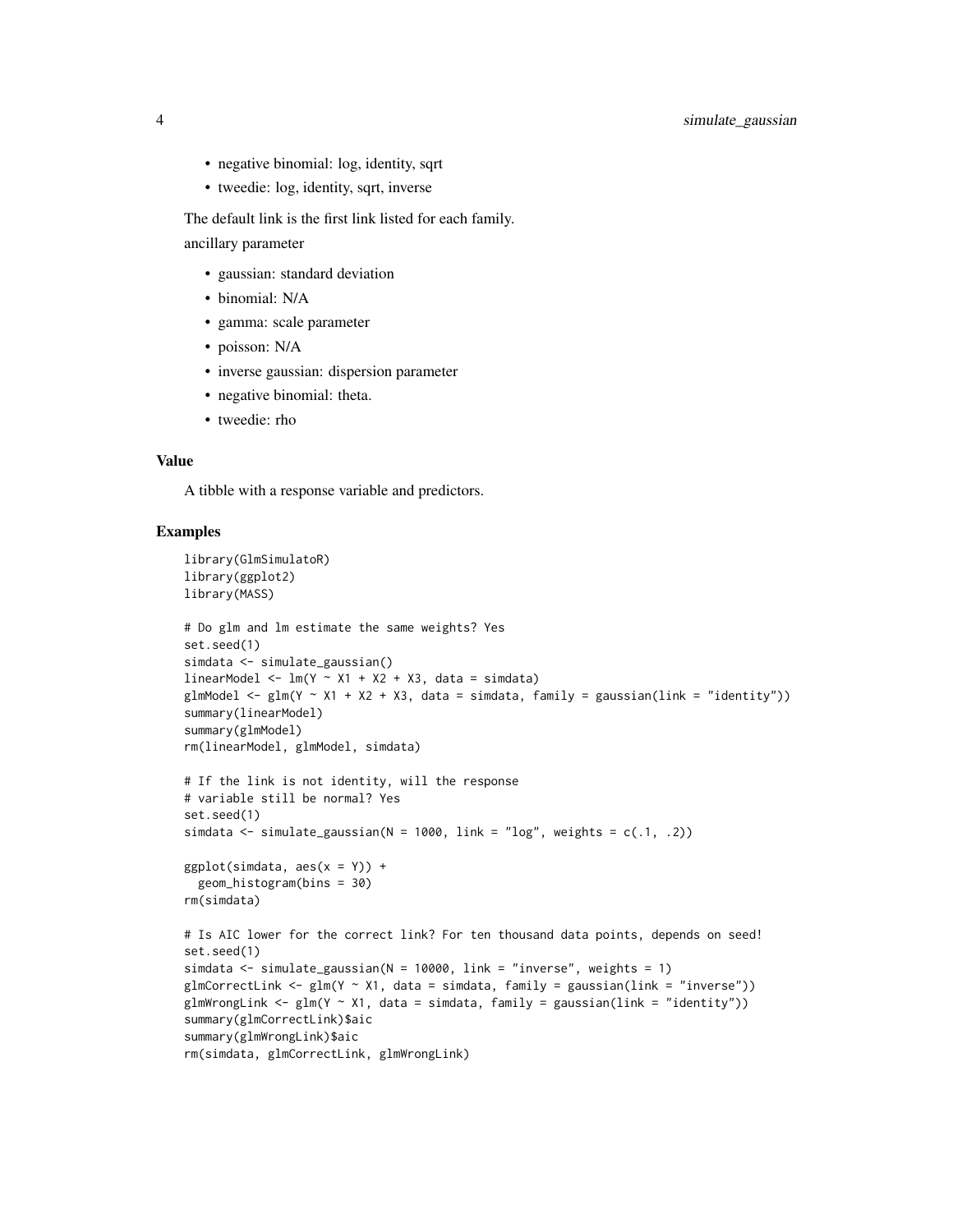```
# Does a stepwise search find the correct model for logistic regression? Yes
# 3 related variables. 3 unrelated variables.
set.seed(1)
simdata <- simulate_binomial(N = 10000, link = "logit", weights = c(.3, .4, .5), unrelated = 3)
scopeArg <- list(
 lower = Y \sim 1,
 upper = Y \sim X1 + X2 + X3 + Unrelated1 + Unrelated2 + Unrelated3
)
startingModel <- glm(Y \sim 1, data = simdata, family = binomial(link = "logit"))glmModel <- stepAIC(startingModel, scopeArg)
summary(glmModel)
rm(simdata, scopeArg, startingModel, glmModel)
# When the resposne is a gamma distribution, what does a scatter plot between X and Y look like?
set.seed(1)
simdata <- simulate_gamma(weights = 1)
ggplot(simdata, aes(x = X1, y = Y)) +geom_point()
rm(simdata)
```